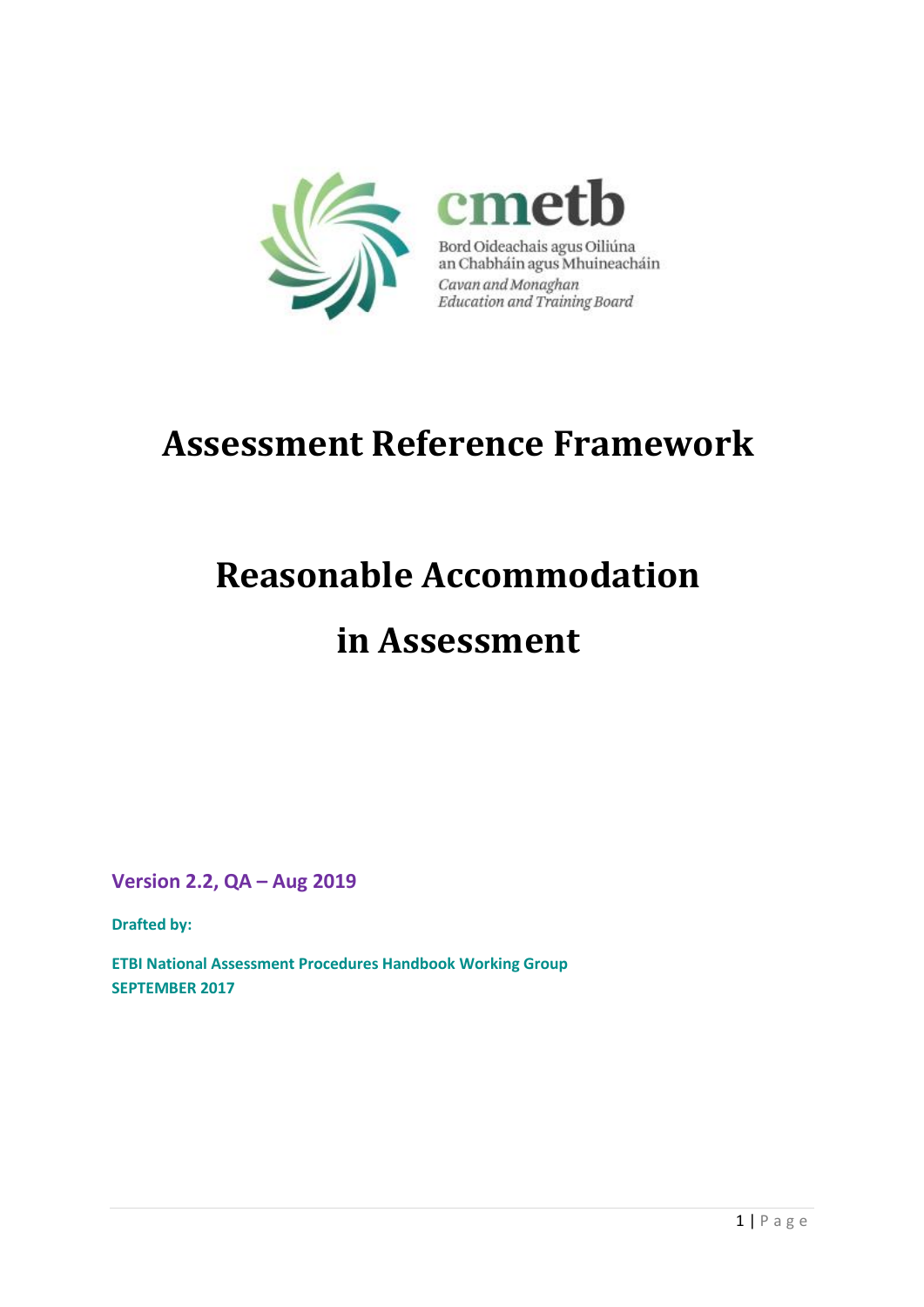# <span id="page-1-0"></span>**Table of Contents**

# **Table of Contents**

|    | 1. PRINCIPLES OF ASSESSMENT IN RELATION TO REASONABLE ACCOMMODATION IN ASSESSMENT 3 |                                                                               |  |  |
|----|-------------------------------------------------------------------------------------|-------------------------------------------------------------------------------|--|--|
| 2. |                                                                                     |                                                                               |  |  |
|    | 2.1.                                                                                |                                                                               |  |  |
|    | 2.2.                                                                                | RELEVANT EVIDENCE/DOCUMENTATION FOR REASONABLE ACCOMMODATION IN ASSESSMENT  6 |  |  |
|    |                                                                                     | 3. REASONABLE ACCOMMODATION IN ASSESSMENT ROLES AND RESPONSIBILITIES7         |  |  |
|    | 3.1.                                                                                |                                                                               |  |  |
|    | 3.2.                                                                                |                                                                               |  |  |
|    | 3.3.                                                                                |                                                                               |  |  |
|    | 4.                                                                                  |                                                                               |  |  |
|    | 5.                                                                                  |                                                                               |  |  |
|    |                                                                                     | APPENDIX 1: REASONABLE ACCOMMODATION IN ASSESSMENT APPLICATION FORM  10       |  |  |
|    |                                                                                     |                                                                               |  |  |
|    |                                                                                     |                                                                               |  |  |

# **List of Figures**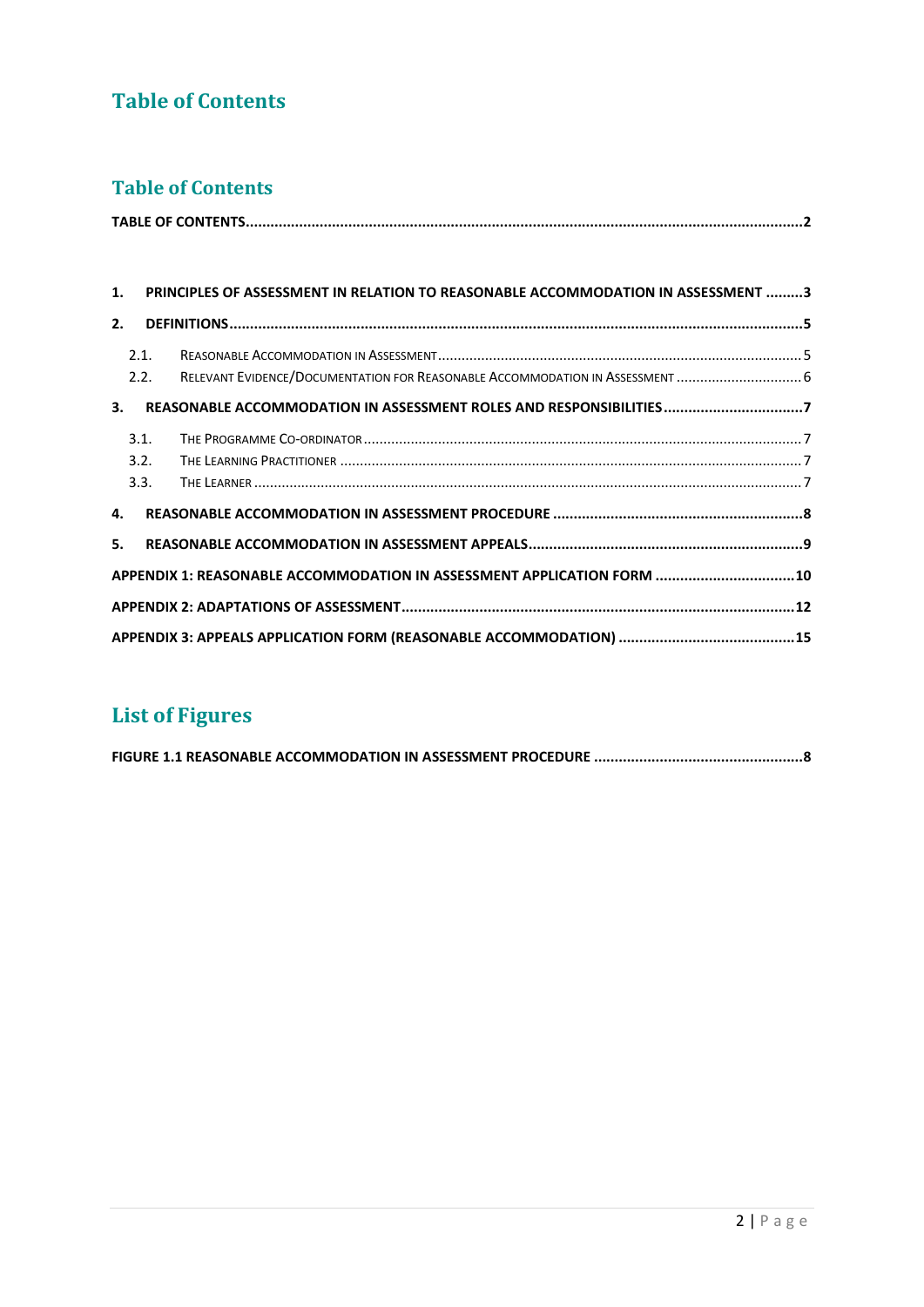# <span id="page-2-0"></span>**1. Principles of Assessment in relation to Reasonable Accommodation in Assessment**

Assessment is underpinned by the **principles of assessment** including the *fair* principle (equal opportunity for all learners) and *consistent* principle (consistency in approach to assessment across ETBs, programmes and modules). As such, in order to ensure the fair and consistent assessment of learners, the following procedure should be followed in relation to the provision of reasonable accommodation in assessment. Additionally, the principles of assessment include the *valid* principle (assessment measures what it is required to measure therefore ensuring the standard is achieved) and the *reliable* principle (accuracy and consistency with which an assessment measures the skill or attainment it is designed to measure). CMETB's Quality Assurance System overarches these principles and ensures learner achievement is assessed in a fair and consistent way in line with the national standards for the award.

In order to ensure *fairness* and *consistency* across all assessment activities, learners can apply for reasonable accommodation in relation to their assessment while at the same time ensuring that the assessment remains *valid* and *reliable*.

Special assessment arrangements/adaptations are not intended to and should not reduce the validity and reliability of the assessment or compromise the standard. The adaptation should seek to amend the aspects of the assessment technique or instrument which prevent a learner's participation in the assessment. It should be used where the particular assessment technique(s) or instruments disadvantage the learner in assessment. In essence, reasonable accommodations are put in place to facilitate the learner in demonstrating their knowledge, skill and competence to the standard required by the award. Making/providing reasonable accommodation is NOT intended to make the assessment easier or more achievable. In implementing reasonable accommodations the learner should neither be advantaged or disadvantaged. The required standard MUST still be achieved and demonstrated, albeit in a slightly different way.

Quality assured assessment ensures that in criterion referenced assessment "learners are assessed, and the assessment judgment is made based on whether the learner has reached the required national standards of knowledge, skill and competence for the award" (QQI, 2013 p.5). Central to quality assured assessment is the assumption that learners are assessed in a fair and consistent manner in line with the award standard. Quality assured assessment ensures adherence to the principles of assessment.

The following sets forth the principles of assessment which apply to this document: these principles are based on the QQI (2013) principles for assessment.

# 1. Validity

Validity is a fundamental assessment principle ensuring that an assessment measures what it is designed to measure: the relevant standard of knowledge, skill or competence required for an award should be assessed.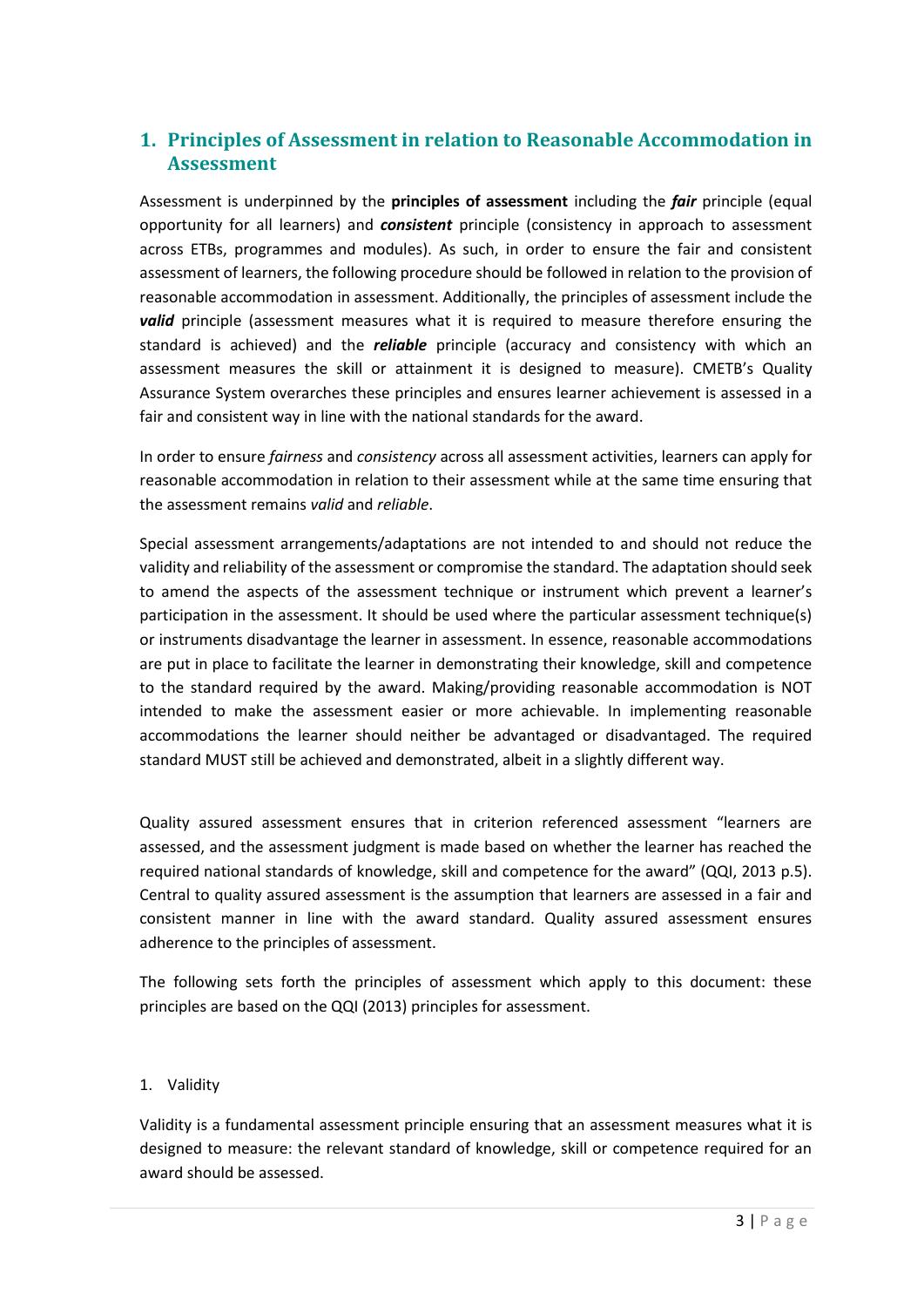#### Validity in assessment occurs when:

- Assessment is fit for purpose (i.e. a practical assessment assesses a practical skill)
- Learners can produce evidence which can be measured against the award standard
- Assessors can make accurate assessment decisions
- Assessment is accessible to all candidates who are potentially able to achieve it

#### 2. Reliability

Reliability in assessment ensures that assessment measurement is accurate: the knowledge, skills and competence which the assessment measures should produce reliable and accurate results. Reliability in assessment ensures that results are consistent under similar conditions.

Reliability in assessment occurs when:

- The assessment is based on valid assessment techniques
- Assessment conditions are consistent
- Learner evidence is reliable
- Results are consistent across various assessors, contexts, conditions and learners over time.
- 3. Fair

Fairness in assessment supports the validity and reliability principles and provides equal opportunity to all learners. Fairness in assessment ensures: learners have access to appropriate resources/equipment in assessment; assessment design and implementation are fair to all learners; and policies and procedures exist to ensure fair assessment of learners.

4. Quality

Quality in assessment ensures that all assessment processes are quality assured.

5. Transparency

Transparency in assessment ensures that assessment policy and procedures provide clarity to all relevant stakeholders.

<span id="page-3-0"></span>Based on QQI Principles for Assessment (QQI, 2013)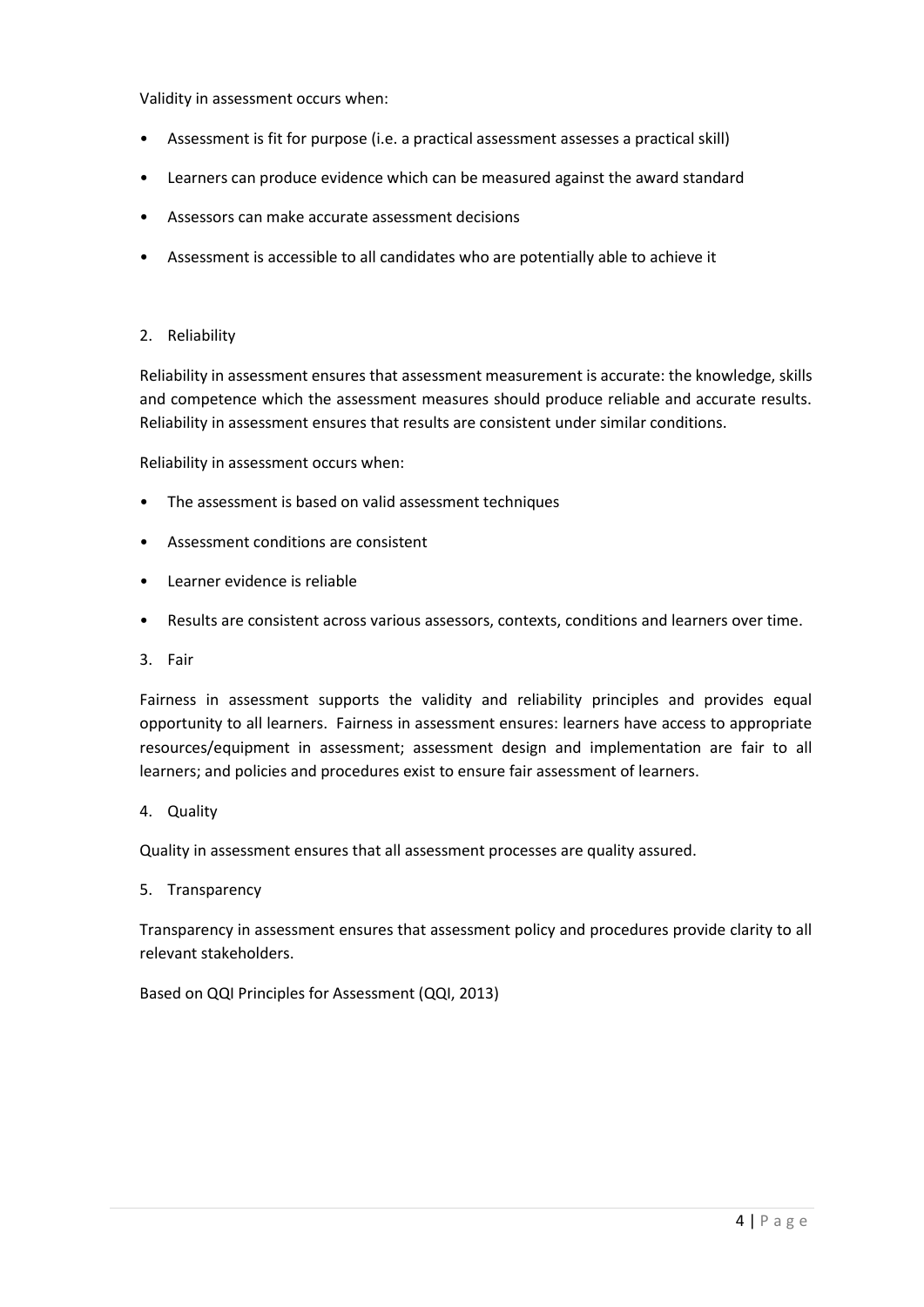# <span id="page-4-0"></span>**2. Definitions**

# **2.1 Reasonable Accommodation in Assessment**

The Equal Status Act 2000 requires education and training establishments to provide reasonable accommodation to meet the needs of a learner who has a disability (Section 4: Discrimination on Ground of Disability).

**In the context of assessment, reasonable accommodation is the term for the adaptation of**  assessment as necessary to cater for the needs of learners whose personal situation means that the assessment would otherwise be unfair, e.g. learners with a disability, and/or other learners covered by equality legislation. The grounds include: learning difficulty; deaf or having a hearing impairment; blind or visually impaired; physical difficulty (including mental health and/or behavioural difficulties along with physical difficulties); and any grounds covered by current legislation.

Reasonable accommodation guidelines for other awarding bodies supersede guidelines in this document.

Any adaptation of the assessment should facilitate the learner to demonstrate their achievement of the standards without altering the standard.

Special assessment arrangements/adaptations are not intended to and should not reduce the validity and reliability of the assessment or compromise the standard.

Reasonable Accommodation in assessment will only be accommodated when a learner can demonstrate with appropriate evidence/documentation that because of a specific need he/she cannot compete on equal terms, under standard assessment conditions, with their peers.

Adaptations of assessment for a learner may be implemented by CMETB without having to request permission from QQI. Other awarding bodies may have different requirements and in such cases CMETB must adhere to the specific awarding body guidelines.

The adaptations may include the following and/or other reasonable adaptation:

- modified presentation of assignments/examination papers, e.g. enlargements
- scribes/readers
- sign language interpreter
- rest breaks
- adaptive equipment/software
- use of assistive technology
- additional time
- separate room/space

The implementation of these adaptations will ensure that all learners are assessed on an equitable basis. CMETB is responsible for their implementation and any associated costs incurred<sup>1</sup>.

<sup>1</sup> Note from Working Group: Additional cost and resource implications including reading of educational psychologist reports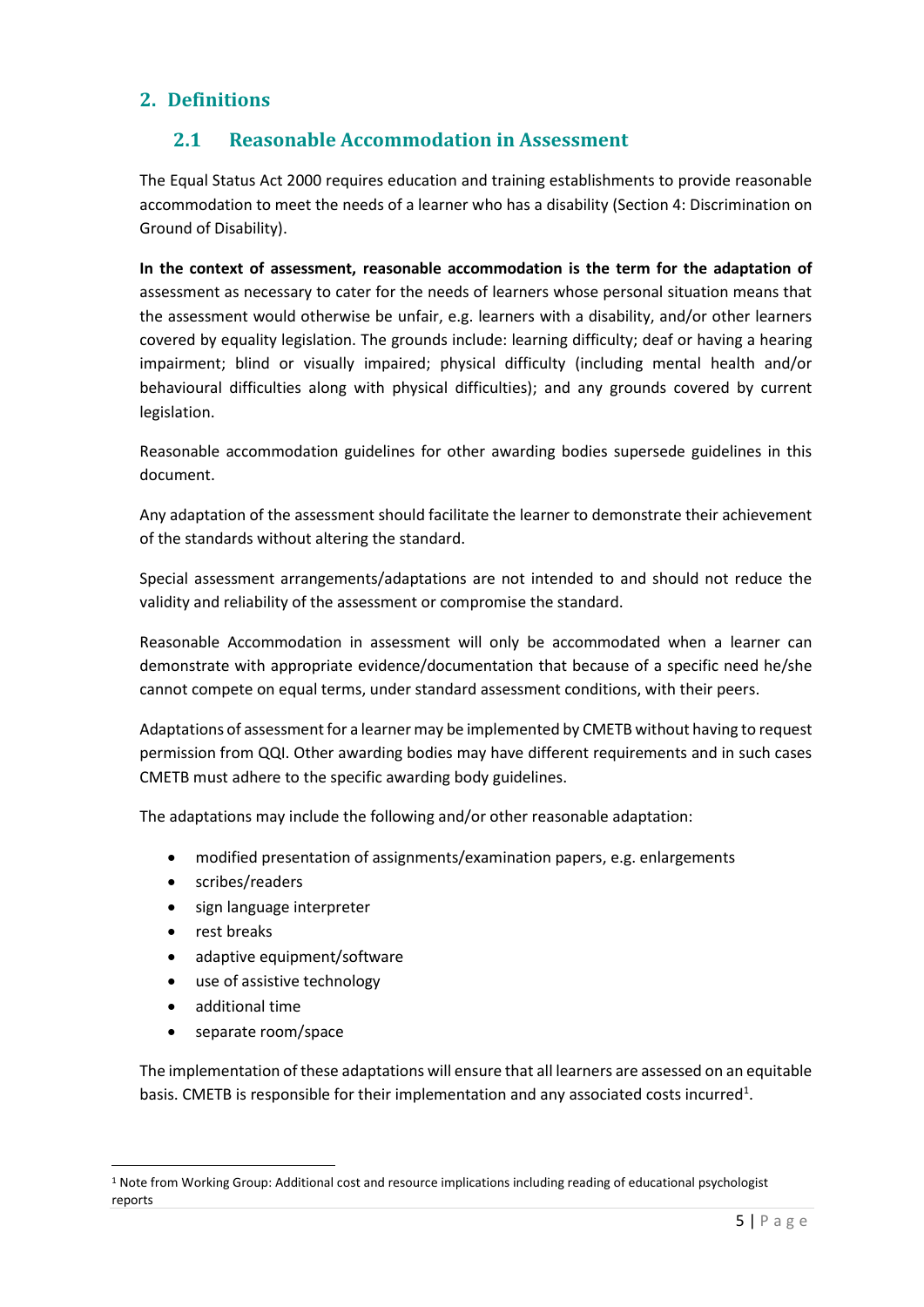# <span id="page-5-0"></span>**2.2 Relevant Evidence/Documentation for Reasonable Accommodation in Assessment**

Examples of relevant evidence/documentation necessary for application for reasonable accommodation in assessment include but are not limited to:

- ➢ Medical Report
- ➢ Educational Psychologist Report
- ➢ Occupational Therapist Report

Examples of relevant evidence/documentation which **do not qualify for application** for reasonable accommodation in assessment application include:

- $\triangleright$  English is not the first language of the learner
- $\triangleright$  Literacy ability
- ➢ Injuries/disabilities that do not have an impact on the learner's ability to demonstrate the required standard of knowledge skill and competence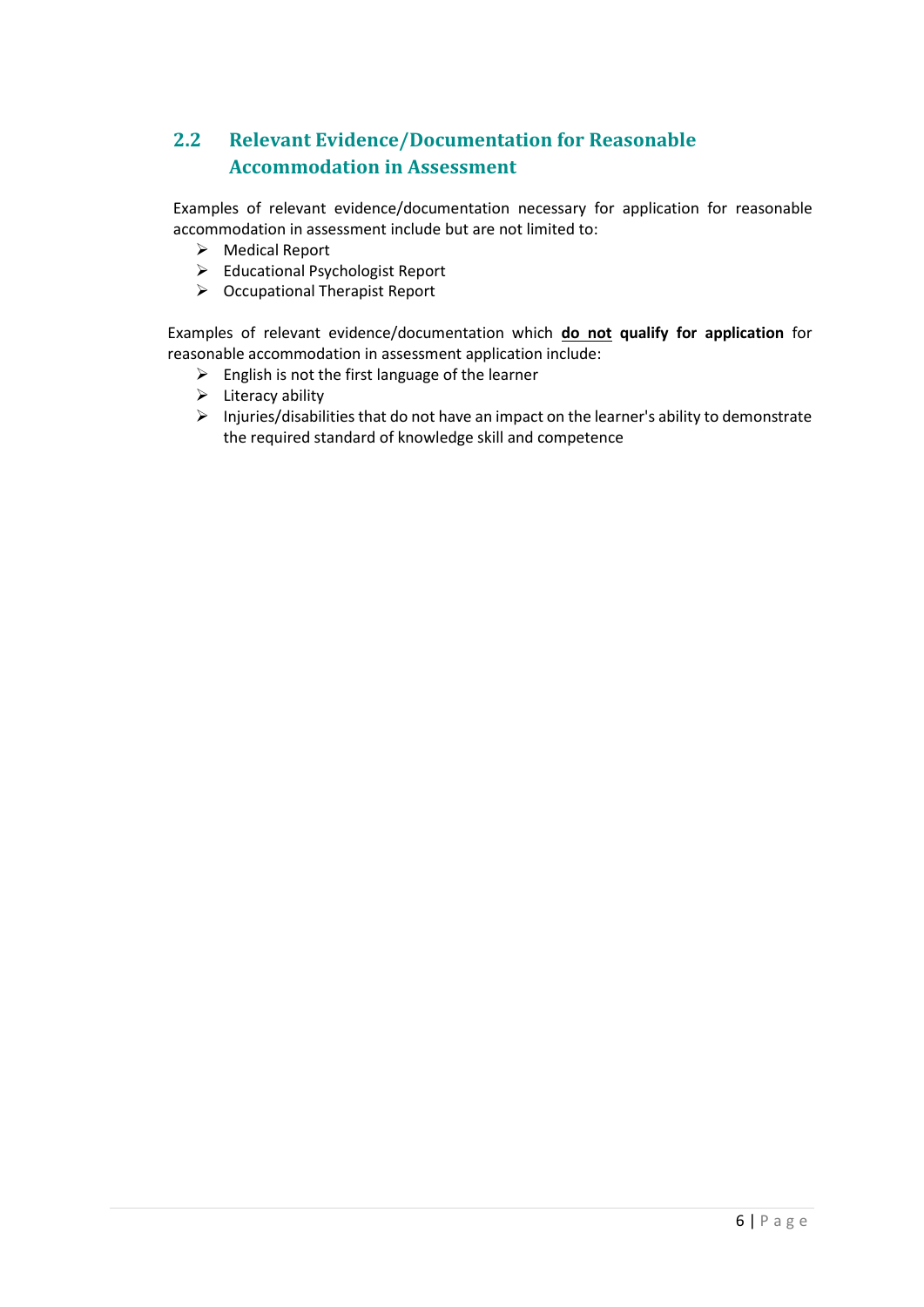# <span id="page-6-1"></span><span id="page-6-0"></span>**3. Reasonable Accommodation in Assessment Roles and Responsibilities**

# **3.1 The Programme Co-ordinator**

The Programme Co-ordinator must coordinate and assess the application for Reasonable Accommodation. The Programme Co-ordinator must also inform the learner of the outcome of their application. If an application is successful, the Programme Co-ordinator must work with the Learning Practitioner (and other relevant persons if required) to accommodate the learner while **strictly adhering** to the assessment principles above and the standard of knowledge, skill and competence required for certification.

# <span id="page-6-2"></span>**3.2 The Learning Practitioner**

Once an application for Reasonable Accommodation is approved, the Learning Practitioner together with the Programme Co-ordinator (and other relevant persons if required) are required to plan and implement an alternative/adapted assessment in order to accommodate the learner while **strictly adhering** to the assessment principles above and to the standard of knowledge, skill and competence required for certification.

# <span id="page-6-3"></span>**3.3 The Learner**

# **Specific Needs**

The learner is required to inform the Centre by identifying themselves as persons with **specific needs** and requesting the provision of alternative assessments and/or other support services that best meet their needs prior to the commencement of the course (or at least six (6) weeks prior to the assessment event/deadline). This may allow reasonable accommodation to be facilitated. This application must be in writing using the Reasonable Accommodation in Assessment Application Form (see Appendix 1).

# **Temporary Circumstances**

The learner is required to inform the Centre by identifying themselves, due to **temporary circumstances** (e.g. temporary injury), as persons requesting the provision of alternative/adapted assessments and/or other support services that best meet their needs as soon as possible. This may allow reasonable accommodation to be facilitated. This application must be in writing using the Reasonable Accommodation in *Assessment Application Form (see Appendix 1).*

The learner is required to submit relevant evidence/documentation (see 2.2).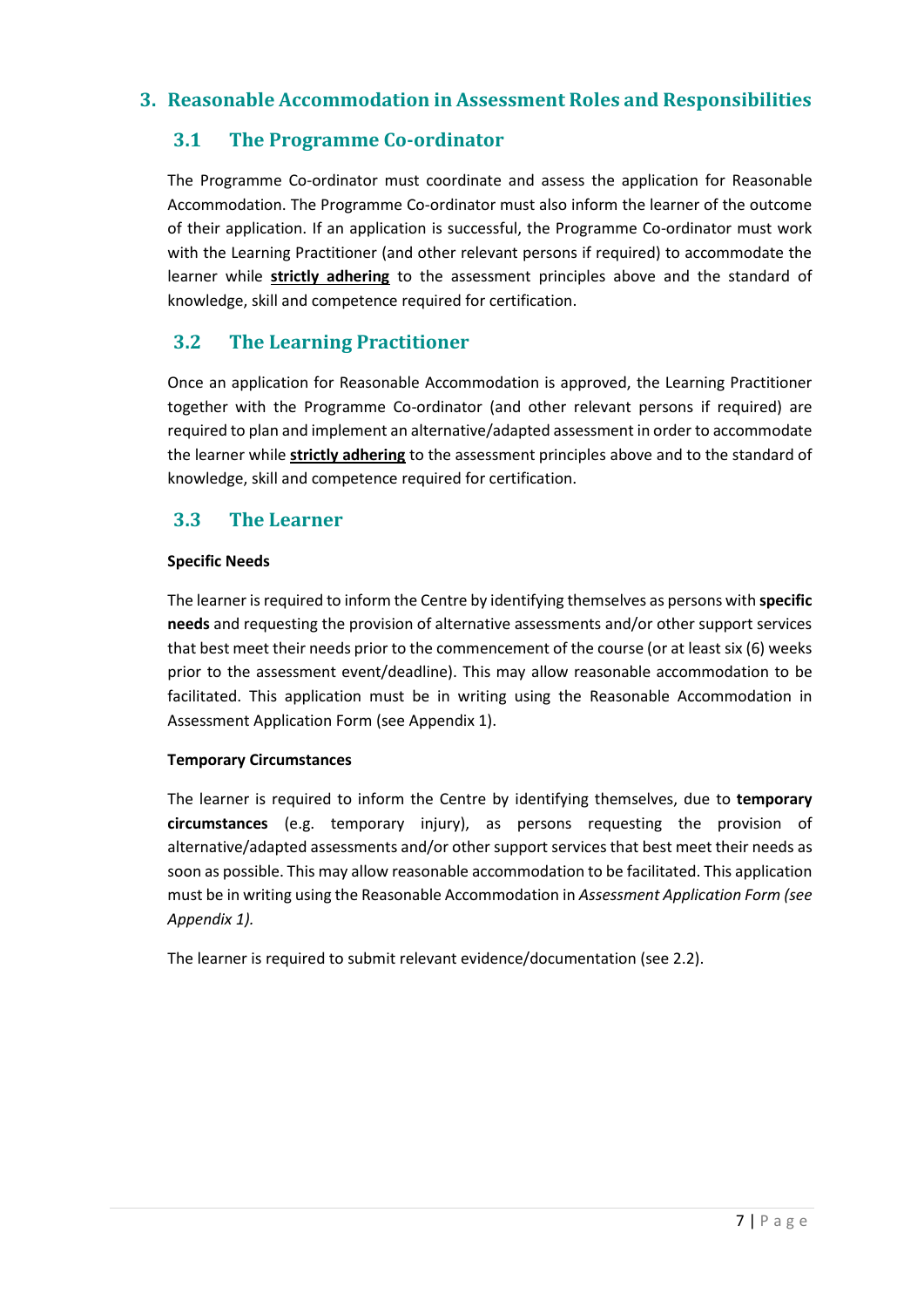# <span id="page-7-0"></span>**4. Reasonable Accommodation in Assessment Procedure**



# <span id="page-7-1"></span>**Figure 1.1 Reasonable Accommodation in Assessment Procedure**

1. The learner (or someone on behalf of the learner) [applies in writing for reasonable](file:///C:/Users/Owner/Dropbox/ETB%20Project/Forward%20Documentation/Resources/Compassionate%20Consideration/Application%20Form%20for%20granting%20compassionate%20consideration.doc)  [accommodation i](file:///C:/Users/Owner/Dropbox/ETB%20Project/Forward%20Documentation/Resources/Compassionate%20Consideration/Application%20Form%20for%20granting%20compassionate%20consideration.doc)n assessment to the Programme Co-ordinator, using the **Reasonable Accommodation in Assessment Application Form** (see Appendix 1).

| <b>Specific Needs:</b> | The application must be completed prior to the course commencement             |  |  |  |
|------------------------|--------------------------------------------------------------------------------|--|--|--|
|                        | or at least six (6) weeks in advance of the assessment deadline                |  |  |  |
|                        | <b>Temporary Injury:</b> The application must be completed as soon as possible |  |  |  |

The application **MUST** be supported with **all** relevant evidence/documentation (see 2.2). A dialogue between the Programme Co-ordinator and learner must take place in order to determine the needs of the learner and ways to support and facilitate the learner in the assessment process while adhering to the principles of assessment.

2. The Programme Co-ordinator must decide whether there is sufficient evidence (see 2.2) to proceed with the application. Additional information may be sought through dialogue between the Programme Co-ordinator & the learner.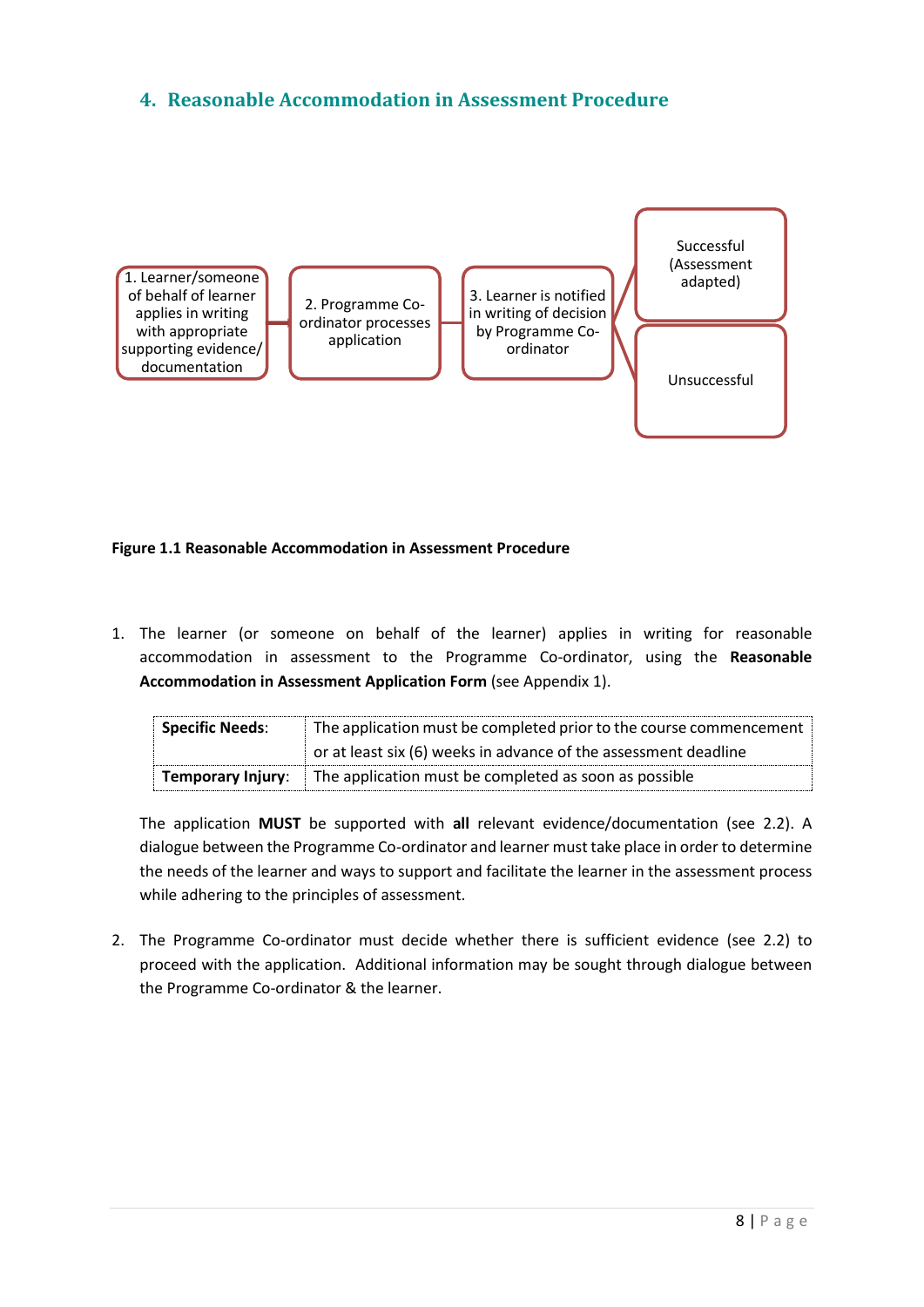# 3. The Programme Co-ordinator informs the learner in writing of the decision.

# o **Successful**:

If the application is successful (i.e. there is sufficient evidence to proceed with the application), the Programme Co-ordinator will aim to inform the learner of the outcome within six (6) weeks of receipt of all evidence/documentation and commencement on the course. The Programme Co-ordinator will work with the Learning Practitioner (and other relevant persons if required) to adapt the assessment while strictly adhering to the principles of assessment in relation to reasonable accommodation (see Appendix 2: Adaptations of Assessment).

# o **Unsuccessful:**

If the application is **unsuccessful** (i.e. there is insufficient evidence to proceed with the application), the Programme Co-ordinator will inform the learner. The learner may appeal this decision.

# <span id="page-8-0"></span>**5. Reasonable Accommodation in Assessment Appeals**

The learner has the right to appeal the decision in relation to reasonable accommodation in assessment application decision. Appeals must be made within **ten (10) working days** of the decision. (In exceptional circumstances, the Programme Co-ordinator may extend this). All appeals must be made in writing using the relevant Appeals Application Form (see Appendix 3). The Appeals process is processed in line with CMETB appeals procedures.

CMETB will endeavour to complete all appeals within a reasonable timeframe of **twenty (20) working days** upon receipt of appeal.

# **References**

<span id="page-8-1"></span>Government of Ireland (2000) Equal Status Act 2000. Dublin: The Stationery Office. QQI (2013) Quality Assuring Assessment Guidelines for Providers. Available at: [https://www.qqi.ie/Downloads/Quality%20Assuring%20Assessment%20-](https://www.qqi.ie/Downloads/Quality%20Assuring%20Assessment%20-%20Guidelines%20for%20Providers%2c%20Revised%202013.pdf) [%20Guidelines%20for%20Providers%2c%20Revised%202013.pdf](https://www.qqi.ie/Downloads/Quality%20Assuring%20Assessment%20-%20Guidelines%20for%20Providers%2c%20Revised%202013.pdf)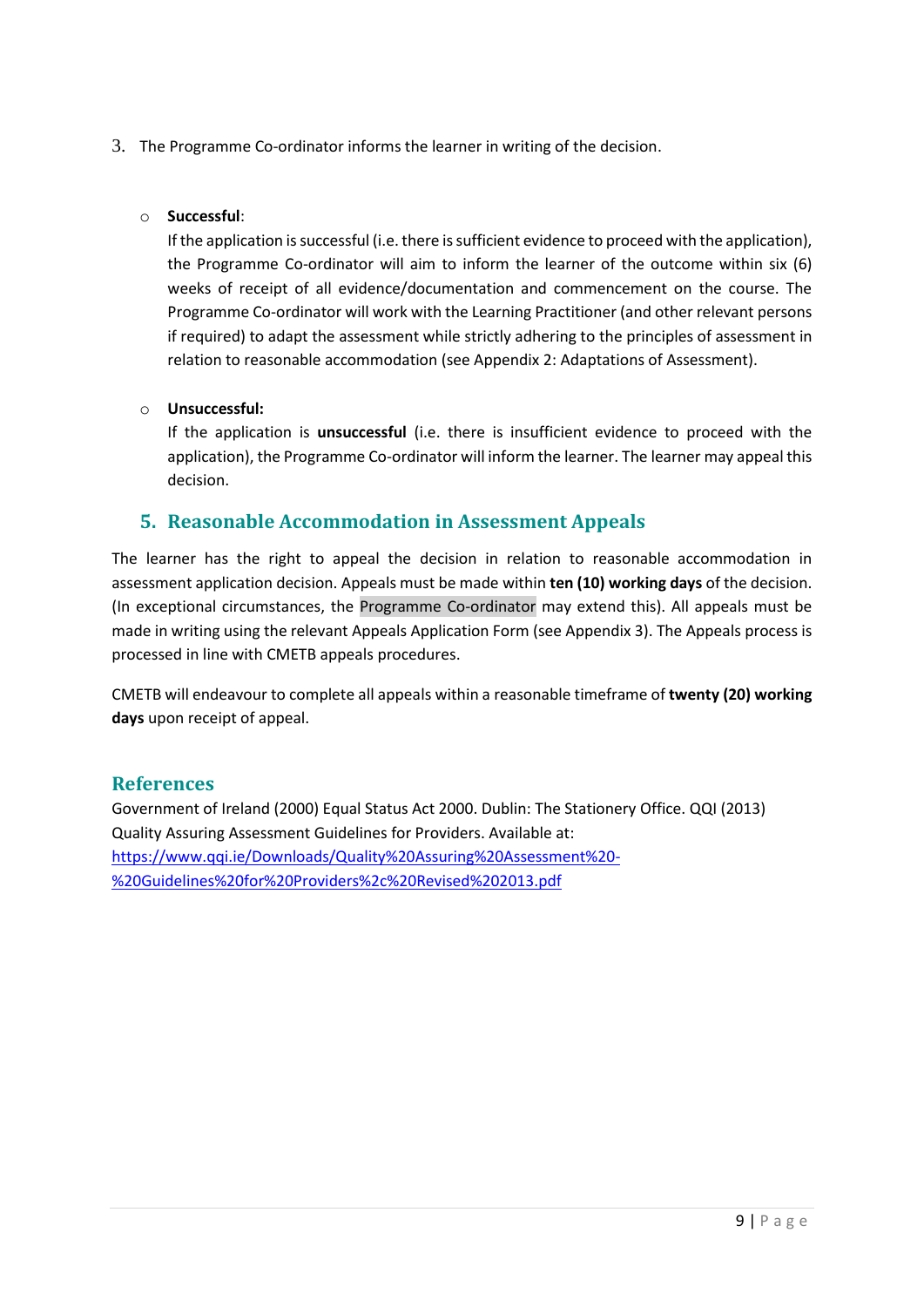# **REASONABLE ACCOMODATION IN ASSESSMENT APPLICATION FORM**

| This request must be completed at the start of the academic year and be submitted along<br>with relevant evidence/documentation to the Programme Co-ordinator for approval. |                                                                                           |  |  |
|-----------------------------------------------------------------------------------------------------------------------------------------------------------------------------|-------------------------------------------------------------------------------------------|--|--|
| Part A: This section must be completed by the learner                                                                                                                       |                                                                                           |  |  |
| <b>Centre Name:</b>                                                                                                                                                         |                                                                                           |  |  |
| <b>Learner Name:</b>                                                                                                                                                        |                                                                                           |  |  |
| Learner Number (if applicable):                                                                                                                                             |                                                                                           |  |  |
| <b>Award/Course:</b>                                                                                                                                                        |                                                                                           |  |  |
| Module(s):                                                                                                                                                                  |                                                                                           |  |  |
| Learning Practitioner(s):                                                                                                                                                   |                                                                                           |  |  |
| <b>Assessment Techniques</b>                                                                                                                                                | Examination<br>Project<br>Learner Record<br>Skills Demo<br>Collect. of Work<br>Assignment |  |  |
| Details of reasonable accommodation being requested:                                                                                                                        |                                                                                           |  |  |
|                                                                                                                                                                             |                                                                                           |  |  |
| Supporting relevant evidence/documentation included:<br>No<br>Yes                                                                                                           |                                                                                           |  |  |
| Details of supporting relevant evidence/documentation:                                                                                                                      |                                                                                           |  |  |
|                                                                                                                                                                             |                                                                                           |  |  |
| Learner Signature:                                                                                                                                                          |                                                                                           |  |  |
| Date:                                                                                                                                                                       |                                                                                           |  |  |
| Part B: (Office Use)                                                                                                                                                        | This section must be completed by the Programme Co-ordinator                              |  |  |
| <b>Programme Co-ordinator Name:</b>                                                                                                                                         |                                                                                           |  |  |
| <b>Receipt date of application:</b>                                                                                                                                         |                                                                                           |  |  |
| $\blacktriangleright$<br>Details of relevant<br>evidence/documentation                                                                                                      |                                                                                           |  |  |
| <b>Application:</b>                                                                                                                                                         | Unsuccessful<br>Successful                                                                |  |  |
| Adaptation of assessment details                                                                                                                                            |                                                                                           |  |  |
| Signature:                                                                                                                                                                  |                                                                                           |  |  |
| Date:                                                                                                                                                                       |                                                                                           |  |  |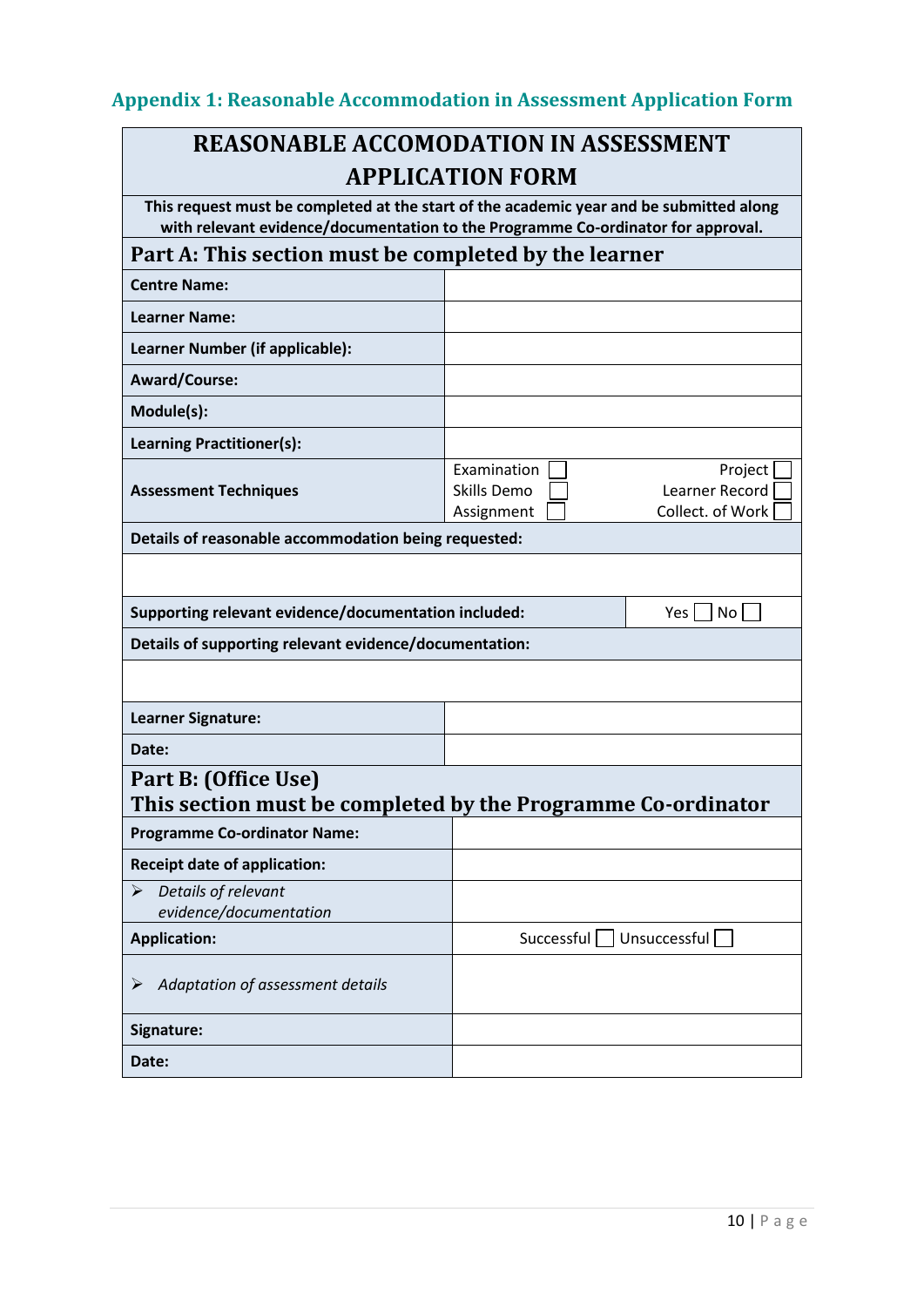# **REASONABLE ACCOMMODATION IN ASSESSMENT APPLICATION FORM**

# **Part C: (Office Use) This section must be completed by the Programme Co-ordinator and returned to the learner**

| <b>Learner Name:</b>                             |                         |
|--------------------------------------------------|-------------------------|
| <b>Date of Decision:</b>                         |                         |
| <b>Outcome:</b>                                  | Successful Unsuccessful |
| If granted, details of assessment<br>adaptation: |                         |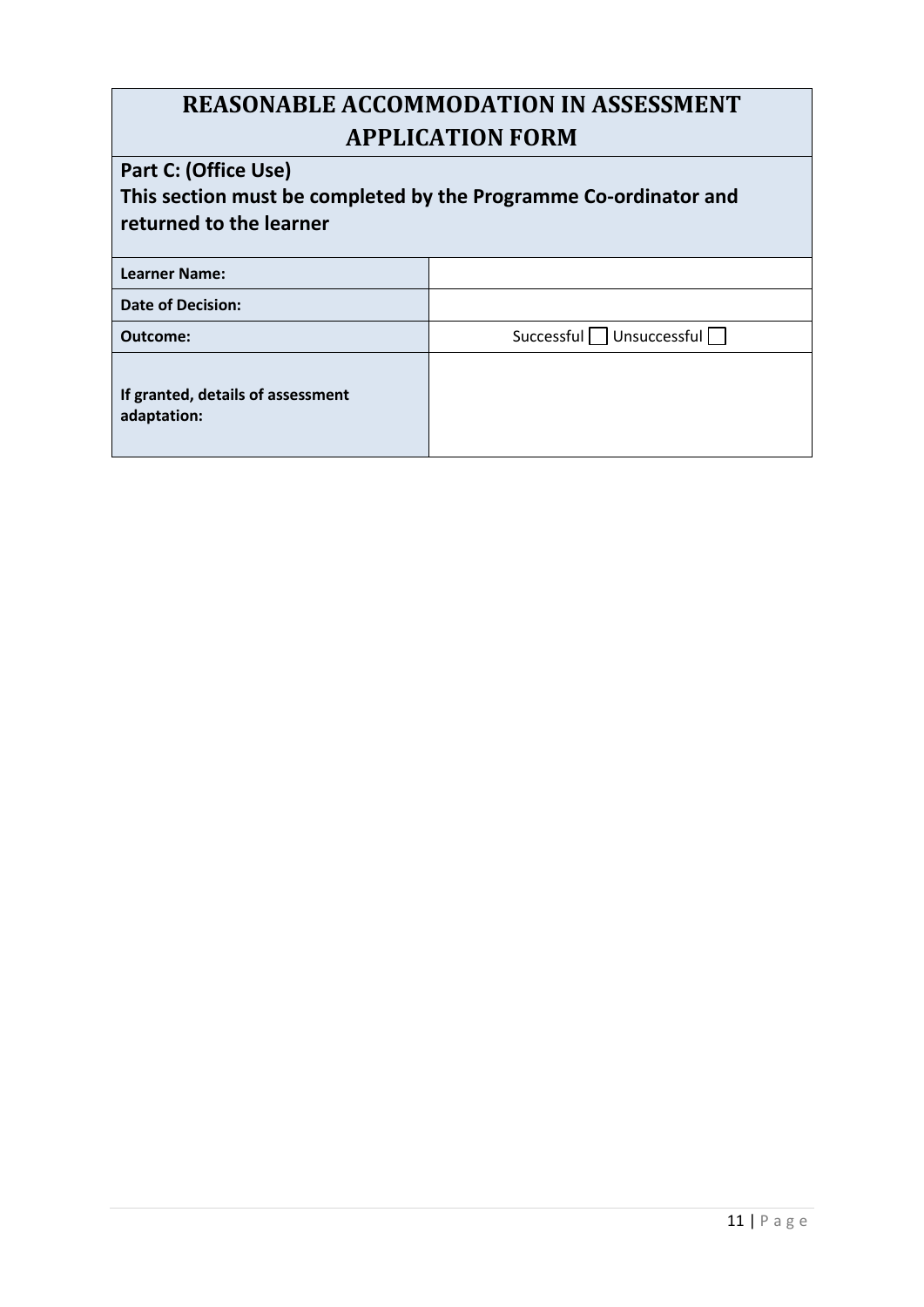# <span id="page-11-0"></span>**Appendix 2: Adaptations of Assessment**

#### **Individualisation**

As a general rule, an adaptation to the form of delivery, which makes learning possible, will also assist in making assessment possible. The learner is usually the best authority on what form of delivery is the most effective and the same method(s) may then be possible during any assessment. However, **it is important that the standard of work required by the assessment is not diminished**. **Only the method(s) by which the learner demonstrates their attainment of the standard can be adjusted.**

#### **Rest Breaks**

Supervised rest breaks either inside or outside the assessment area should be allowed as is appropriate. A rest break can be flexible according to individual needs, e.g. ten minutes every hour as opposed to one 20-minute period during a three-hour assessment. The time so used should not be deducted from the time allowed (where specified) to complete the assessment. Rest breaks should not exceed 20 minutes per examination.

#### **Extra Time**

In the case of assessments that are based on time, additional time of ten (10) minutes per hour, or part thereof, is allowed for learners with a visual impairment; for learners with specific learning difficulties or physical needs; for learners where a scribe has been sanctioned; or learners who meet the eligibility criteria for the use of a recording device or a word processor but who are unable to make use of these aids under examination condition.

#### **Readers**

A reader is a person provided to assist a learner with a disability by reading assessment questions aloud without suggesting the answer. A reader is a person who, on request, will read to the learner:

- a. The entire or any part of the assessment
- b. Any part of the learner's answers (exactly, as they are 'spoken')

Readers are typically used by people with visual impairments, people who tire easily, people who have extreme muscle weakness and people with learning difficulties.

Only one reader per learner is permissible and the assessment should take place in a separate room or area. Such provision may give rise to the need for extra assessment supervision personnel.

#### **Writers/Scribes**

A writer is a person who will, on request, write the answers exactly as given or dictated by a learner. A writer may also act as a reader and is often used in similar circumstances to a reader. As in the case of a reader, only one writer per learner is permissible and the assessment should take place in a separate room or area. Such provision may give rise to the need for extra assessment supervision personnel.

#### **Sign Language Interpreters**

Sign Language Interpreters must be qualified to interpret Sign or other similar types of language. Only one Sign Language Interpreter per learner should be used. The assessment for learners (usually those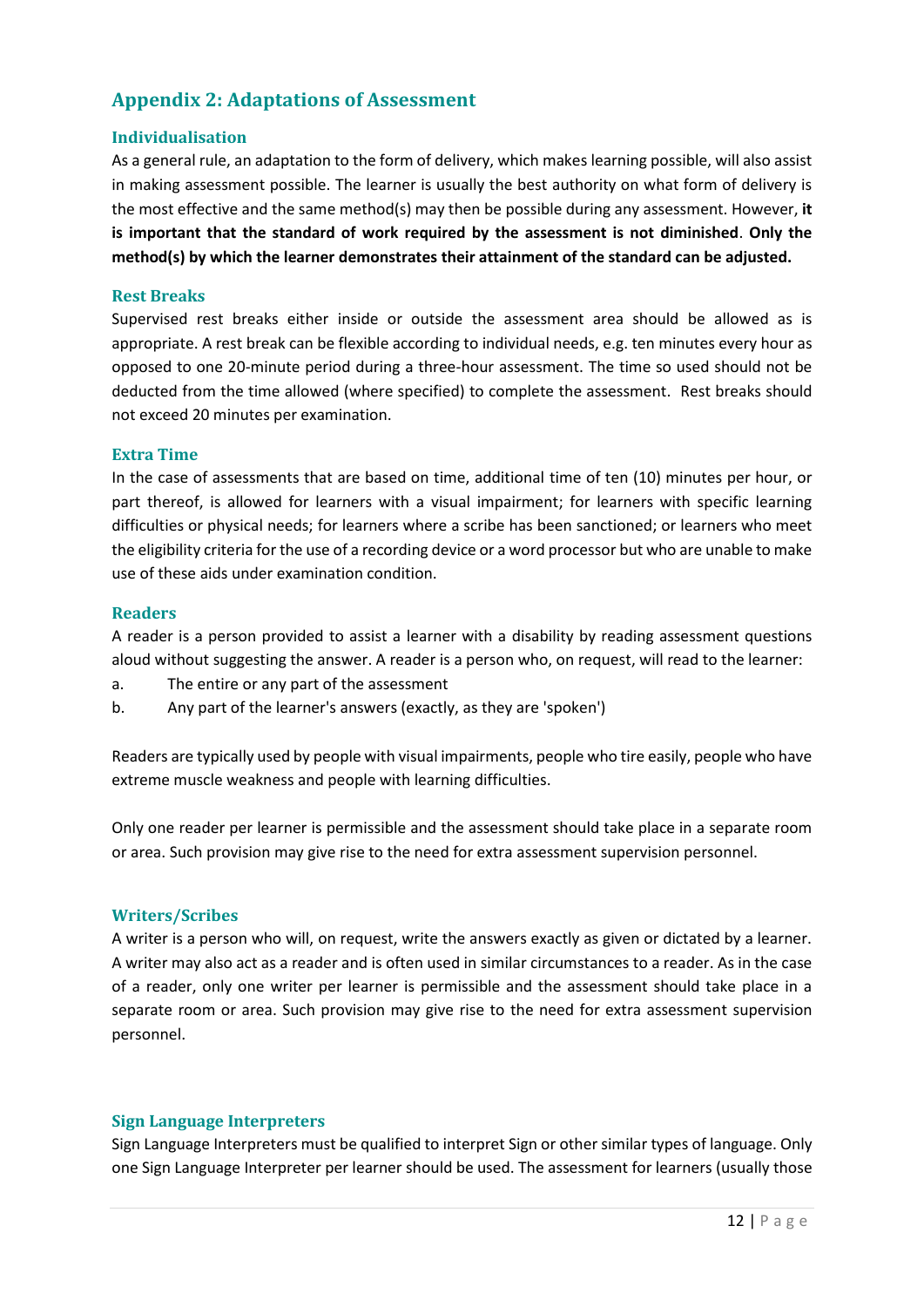who are deaf or hard of hearing) should take place in a separate room or area. Such provision may give rise to the need for extra assessment supervision personnel.

For extra transparency it may be necessary to video-tape the assessment for translation later. Similarly, some learners may prefer to sign their answers directly to video. A signed response should be transcribed to print by someone proficient in sign language. Any words or phrases re-interpreted for the learner should be underlined and noted in the question paper.

# **Overwriting**

Overwriting involves rewriting a question on an examination paper in such a way as to make it as explicit as possible. Overwriting should be in pen on the answer paper. This is done by assessment supervision personnel *in situ*. Where extensive modifications are necessary, a separate sheet of paper with the questions written in full should be attached by staple to the original answer paper. Technical terminology should not be overwritten. In case of doubt about technical terminology a subject matter expert can be consulted. Care must be taken to retain the original emphasis of the question.

# **Computers**

The use of computers by learners with a disability may be necessary as their primary means of communication, e.g. for learners with physical impairments for whom writing is difficult, for learners with visual impairments or blindness and for learners with learning disabilities such as dyslexia.

The definition of a 'computer' generally refers to hardware and/or software which facilitate effective communication for people for whom this may not otherwise be possible. It may be standard equipment, e.g. the use of word-processing software by someone with motor difficulties which impede handwriting or may be specially adapted, e.g. speech synthesisers and text enlargement software/hardware for people with visual impairments.

Where voice-activated software is used, the assessment should take place in a separate room or area. Such provision may give rise to the need for extra assessment supervision personnel. It is the responsibility of the assessment/training location to supply the appropriate hardware/software.

# **Audio-recording**

Audio-recording assessments and responses are useful in some cases, e.g. visual impairment or motor difficulties. The centre should supply the assessment tape and a blank tape to learners at the same time as other learners. However, in order to minimise disruption to learners, the person should either use headphones or complete their assessment in a separate room or area. Such provision may give rise to the need for extra assessment supervision personnel.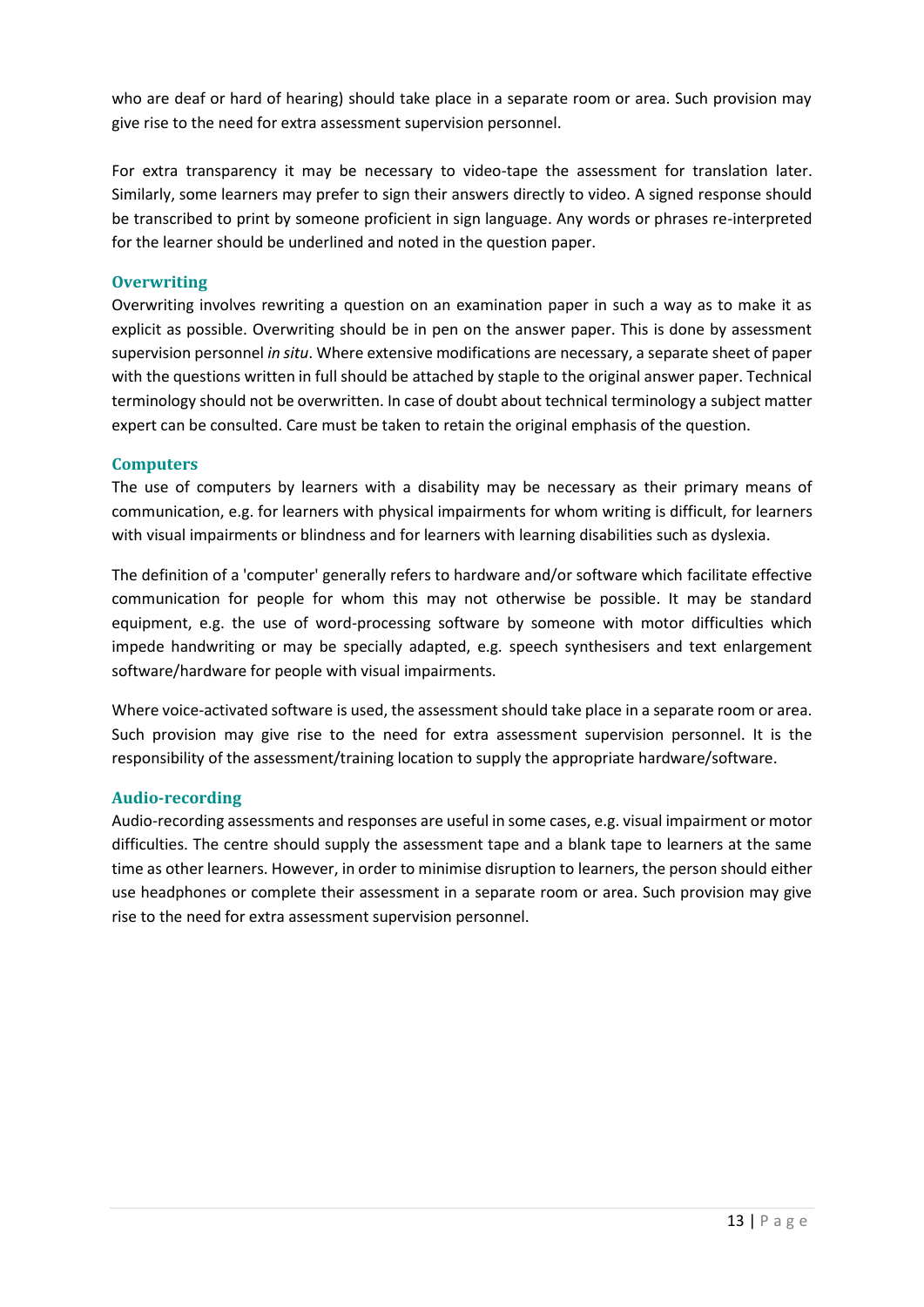# **Braille, Braille-mate, Braille 'n speak, Braille 'n print, etc.**

Braille is generally, though not extensively, used by learners who are blind or visually impaired. It is generally advised that the Braille machine is attached and adapted to a printer which will produce a printed text. The responses of the learner should not be printed until after the end of the assessment time, as the noise levels may be too high for other learners. The assessment/training location should supply the printer, braille paper and/or the computer print-out paper.

#### **The Use of CCTV (closed circuit television)**

This is a technological aid that magnifies print. It is usually used for learners with visual impairments. The learner can read the assessment paper as well as their answers from a TV screen. The learner uses the base under the screen to write and this is simultaneously magnified on the screen.

#### **Enlarged Print to A3 size**

Some learners, usually those with visual impairments, may simply require their assessment papers in enlarged print, i.e. A3 size paper.

#### **Examination Papers in Colour**

Some learners, especially those who have dyslexia, may require their assessment paper in a colour other than black and white - for example, black on yellow, or black on grey. A gloss/high-sheen coated paper may also be unsuitable. The learners themselves should be consulted.

#### **Other Technologies**

The whole area of new technologies and access to information is rapidly changing. The opportunities for learners to demonstrate their abilities are increasing with the advent of assistive devices like the 'true-type talking microphone', a device which with practice can type onto a computer screen a person's spoken word. Such technologies are also becoming more accessible in terms of general availability and price.

#### **Separate Room**

Many learners experience recognised mental health illness at the time of examinations, such as stress, insomnia, and anxiety. Learners should be able to access a separate room from the examination hall/skills demonstration room, via extra time/space/supervision, to ensure that the learner is not disadvantaged by their mental health condition. This may also apply for students experiencing illness for other reasons such as bereavement, pregnancy etc.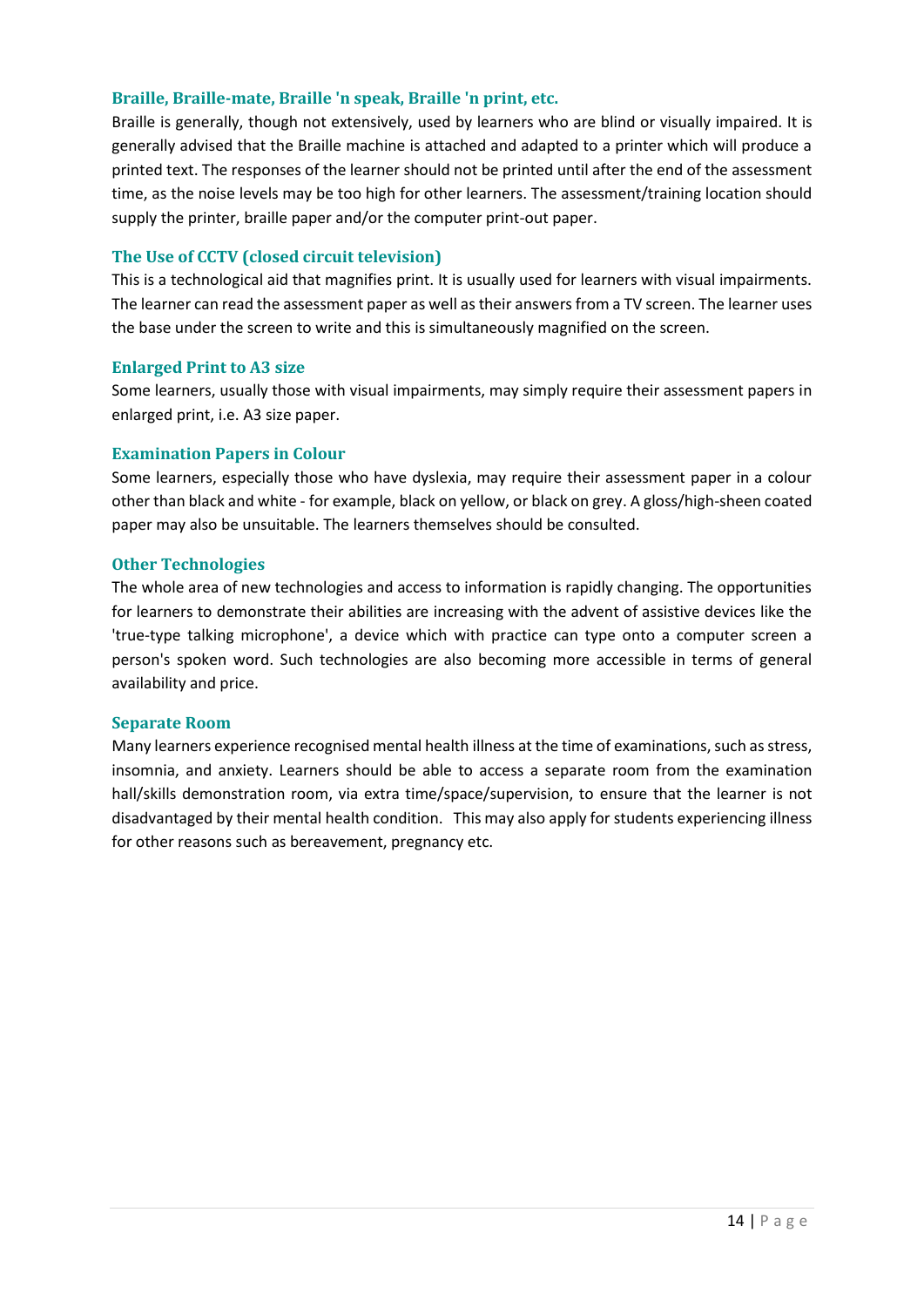# <span id="page-14-0"></span>**Appendix 3: Learner Appeals Application Form for Reasonable Accommodation**

| Part A: To be completed by the learner and returned to the Programme Co-ordinator by a<br>specified deadline of 10 working days |  |        |
|---------------------------------------------------------------------------------------------------------------------------------|--|--------|
| Centre Name:                                                                                                                    |  |        |
| Learner Name:                                                                                                                   |  |        |
| Learner Address:                                                                                                                |  |        |
| Learner ID/ PPS No:                                                                                                             |  |        |
| Programme Code/Title:                                                                                                           |  |        |
| Are there impending deadlines which may need to be considered with                                                              |  | Yes/No |
| this application: CAO Applicant/Other Applicant:                                                                                |  |        |
| If yes, please give details:                                                                                                    |  |        |
|                                                                                                                                 |  |        |

| <b>Reasonable Accommodation in Assessment</b>                                      |  |
|------------------------------------------------------------------------------------|--|
| Details of appeal application (please provide full details of reasons for appeal): |  |
|                                                                                    |  |
|                                                                                    |  |
|                                                                                    |  |
|                                                                                    |  |
|                                                                                    |  |
|                                                                                    |  |

| Module | Module Title | Module | Original | Ground for Appeal |
|--------|--------------|--------|----------|-------------------|
| Code   |              | Level  | Result   |                   |
|        |              |        |          |                   |
|        |              |        |          |                   |
|        |              |        |          |                   |
|        |              |        |          |                   |
|        |              |        |          | Total Fee €       |

Candidates wishing to Appeal a process must complete this form and return to the Programme Coordinator, [Insert name and address of centre here], on or before xx/xx/xx.

Appeals received after this date will not be processed.

There is an administrative fee of €40 per module result that you wish to appeal. This fee must be made payable to [Insert name of Centre here], Fee should be paid by EFT, cheque, postal order or bank draft. NO CASH accepted.

The outcome of the Appeal will be communicated directly to you in writing.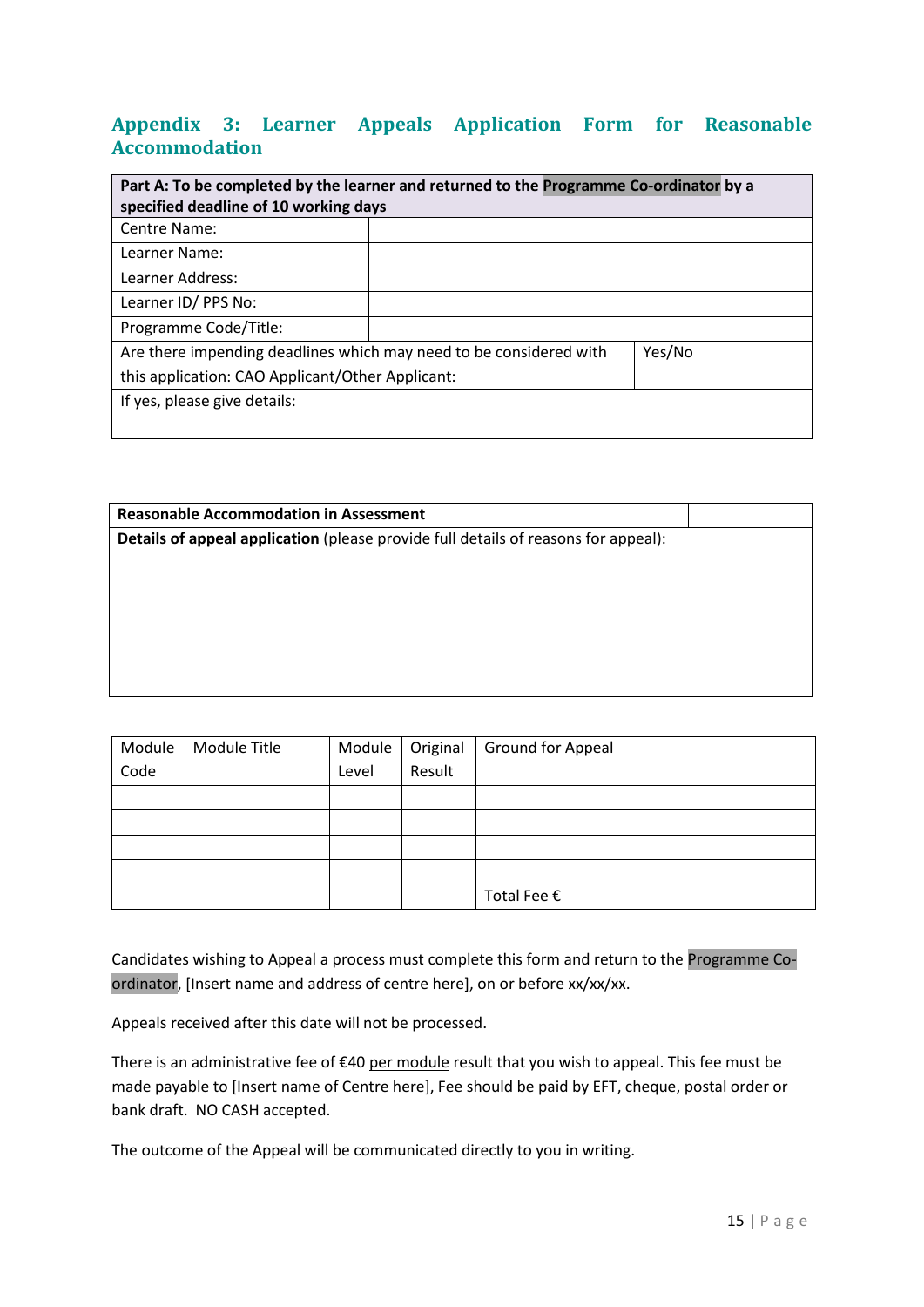If successful the administrative fee of €40 per module will be refunded.

Appeals will not be processed without payment of fee.

I can confirm that I have read and understand the appeals procedure including the grounds for appeal. I can confirm that I have enclosed a total fee of  $\epsilon$  . This fee is refundable if the appeal is successful.

Learner Signature: Date:

Programme Co-ordinator Signature: Date:

Programme Co-ordinator Name: